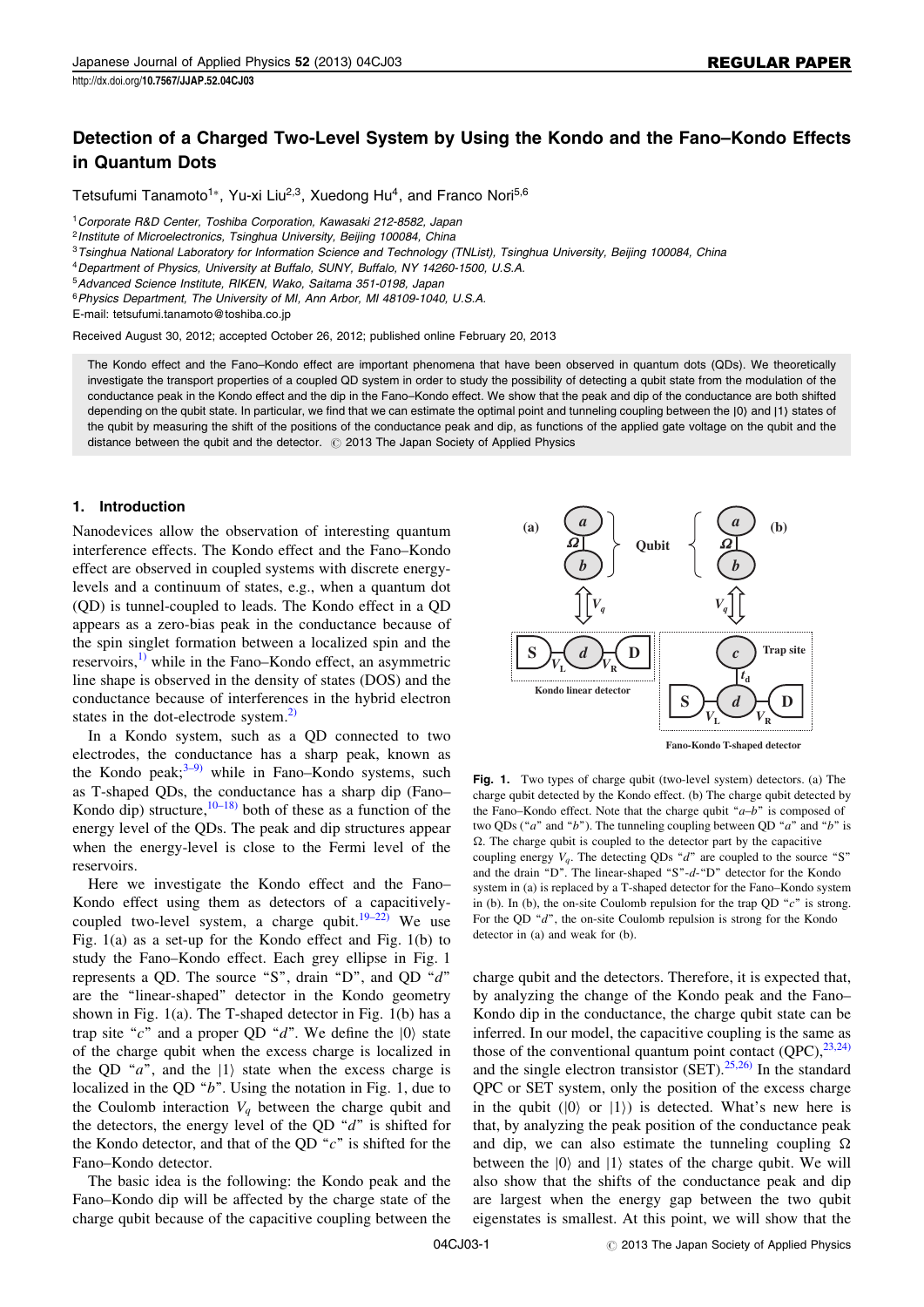Fano factor is smallest and we call this point the optimal point, where in general charge-noise-induced dephasing is minimized. $24,27,28$ )

The standard method to detect the position of the excess charge in a charge qubit is by measuring the conductance of a single-electron transistor near a Coulomb blockade peak. This standard method is considered to be more robust than our method, because, in general, measurements of the Kondo and Fano–Kondo effects are more difficult than the measurement of a Coulomb blockade. In this respect, our method has a supplementary relationship to the standard method. In the Kondo and Fano–Kondo regime, which emerge as a result of correlation between the localized spin and the Fermi sea, charge degrees of freedom are not perfectly frozen. Therefore, in the conventional Kondo or Fano–Kondo regime, the charge and spin degrees of freedom are not separated, in contrast to the pure one-dimensional Luttinger liquid that shows spin charge separation.<sup>[29\)](#page-7-0)</sup> This means that electrons in the QDs of the Kondo regime behave differently than those of the non-Kondo regime, as a result of the correlation between the charge and spin degrees of freedom. It is considered that our setups provides the information about the system by the linking between the spin and charge degree of freedom of the QDs.

Our method should be able to detect those two-level systems or, in general, any systems that have two charged states. For example, two-level systems based on QDs are also widely used in spin qubits. $30,31)$  Thus, this method has a wide variety of potential applications for nanosystems.

For simplicity, and without loss of generality, we assume that all QDs have a single energy level and that there is a strong on-site Coulomb interaction in the QD  $\alpha$ <sup>"</sup> of the Kondo detector, and the QD  $\degree$ c" of the Fano–Kondo detector, but not for the QD "d" of the Fano-Kondo detector. If there is a strong on-site Coulomb interaction in the QD "d" of the Fano–Kondo detector, the Fano resonance becomes complicated. $32)$  We use a slave-boson mean-field theory  $(SBMFT)^{10,32-35}$  with the help of nonequilibrium Keldysh Green functions to calculate the conductance of the detectors. Moreover, we assume that the interactions between the qubit and the detectors are weak and can be decoupled into the mean-field parameters of the SBMFT. An estimate of the effect produced by the charge fluctuations would be desirable. However, in the SBMFT, charge fluctuations are neglected. $36$  This is a limitation of the SBMFT approach. We consider as following: In the Kondo linear detector and the T-shaped QD detector setups, the SBMFT approach is widely used as an appropriate method to describe the system.<sup>10,11,36</sup> Because our setups (Fig. 1) are based on the Kondo linear detector and T-shaped QD detector, as long as the coupling between the qubit and the detector is weak, the application of the SBMFT to our setups is a suitable starting point to treat the complicated electronic structure of these QD systems.

The rest of the paper is organized as follows. In Sect. 2, we formulate the slave-boson mean-field method to calculate the conductance of the Kondo and the Fano–Kondo detectors. In Sect. 3, we show numerical results regarding the shifts of the conductance peak and dip. In Sect. 4, we use a perturbation theory to estimate the validity of the decoupling approximation between the qubit and the detectors. Section 5 presents discussions and conclusions. In Appendix, we summarize the derivation of the coupling constant  $V_q$  from a network capacitance model.

#### 2. Formulation

## 2.1 Hamiltonian

As shown in Fig. 1, we study the detection of the state of a charge qubit via either the Kondo or Fano–Kondo effects in the detector. The total qubit–detector Hamiltonian has three terms  $H = H_{\text{det}} + H_{\text{q}} + H_{\text{int}}$ , where  $H_{\text{det}}$  describes the detector,  $H<sub>q</sub>$  the charge qubit, and  $H<sub>int</sub>$  the interaction between the charge qubit and the detector. Here  $H<sub>q</sub>$  is written as

$$
H_{\mathbf{q}} = \Omega(d_a^{\dagger} d_b + d_b^{\dagger} d_a) + \varepsilon_q (d_a^{\dagger} d_a - d_b^{\dagger} d_b). \tag{1}
$$

Here,  $d_a$  and  $d_b$  are electron annihilation operators of the upper QD " $a$ " and the lower QD " $b$ " in the charge qubit, respectively. Experimentally,  $\varepsilon_a$  can be controlled by the gate electrode attached to the QD " $a$ " (not shown in Fig. 1). Thus, we call  $\varepsilon_q$  qubit bias. The detector Hamiltonian  $H_{\text{det}}$ is composed of an electrode part  $H_{SD}$  and a QD part  $H_{OD}$ . Because we assume that there are strong on-site Coulomb interactions in the QD " $d$ " of the Kondo detector and the QD " $c$ " of the Fano–Kondo detector making double occupation of these dots impossible, we introduce a slave boson operator  $b_d$  for the Kondo detector and a slave boson operator  $b_c$  for the Fano–Kondo detector.<sup>[32,34,35\)](#page-7-0)</sup> The Kondo (K) detector Hamiltonian is

$$
H_{\text{det}}^{(K)} = H_{\text{SD}} + H_{\text{QD}}^{(K)},\tag{2}
$$

and the Fano–Kondo (F) detector Hamiltonian is

$$
H_{\text{det}}^{(F)} = H_{\text{SD}} + H_{\text{QD}}^{(F)},\tag{3}
$$

where

$$
H_{\rm SD} = \sum_{\alpha=L,R} \sum_{k_{\alpha},s} \{ \varepsilon_{k_{\alpha}} c_{k_{\alpha}s}^{\dagger} c_{k_{\alpha}s} + V_{\alpha} (c_{k_{\alpha}s}^{\dagger} f_{ds} + f_{ds}^{\dagger} c_{k_{\alpha}s}) \}, \tag{4}
$$

$$
H_{\text{QD}}^{(\text{K})} = \sum_{s} \varepsilon_d f_{ds}^{\dagger} f_{ds} + \lambda_d \left[ \sum_{s} f_{ds}^{\dagger} f_{ds} + b_d^{\dagger} b_d - 1 \right],\tag{5}
$$

$$
H_{\text{QD}}^{(\text{F})} = \sum_{\alpha_1 = c,d} \sum_s \varepsilon_{\alpha_1} f_{\alpha_1s}^{\dagger} f_{\alpha_1s} + \lambda_c \left[ \sum_s f_{cs}^{\dagger} f_{cs} + b_c^{\dagger} b_c - 1 \right] + t_d \sum_s (f_{ds}^{\dagger} b_c^{\dagger} f_{cs} + f_{cs}^{\dagger} b_c f_{ds}). \tag{6}
$$

Here  $\varepsilon_{k_{\alpha}}$  is the energy level for the source  $(\alpha = L)$  and<br>drain  $(\alpha - R)$  electrodes: s, and s, are energy levels for the drain ( $\alpha = R$ ) electrodes;  $\varepsilon_c$  and  $\varepsilon_d$  are energy levels for the two ODs respectively: to and V are the tunneling coupling two QDs, respectively;  $t_d$  and  $V_\alpha$  are the tunneling coupling strengths between the trap QD  $\degree$ c" and the detecting QD  $\degree d$ ", and that between QD  $\degree d$ " and the electrodes, respectively;  $c_{k_\alpha s}$  and  $f_{\alpha_1 s}$  are annihilation operators of the electrodes, and of the QDs  $(\alpha_1 = c, d)$ , respectively; s is the spin degree of freedom with spin degeneracy 2;  $\lambda_{\alpha_1}$  is a Lagrange multiplier. In the mean field theory, slave boson operators are treated as classical values such as  $b_{\alpha_1} \rightarrow \langle b_{\alpha_1} \rangle$ .<br>We take  $\langle h \rangle$  and  $\tilde{s} = s_+ \pm \lambda$  as mean-field parameters We take  $\langle b_{\alpha_1} \rangle$  and  $\tilde{\varepsilon}_{\alpha_1} \equiv \varepsilon_{\alpha_1} + \lambda_{\alpha_1}$  as mean-field parameters<br>that are obtained numerically by solving self-consistent that are obtained numerically by solving self-consistent equations. The Kondo temperature is estimated as  $T_K^{(K)} \sim (\tilde{\epsilon}_d^2 + \gamma^2 z_c^2)^{1/2}$  for the Kondo detector,<sup>[34,35\)](#page-7-0)</sup> and  $T_K^{(F)} \sim (\tilde{\epsilon}_c^2 + t_d^2 z_d^2)^{1/2}$  for the Fano-Kondo detector,<sup>[10\)](#page-7-0)</sup> where  $z_{\alpha_1} \equiv \langle b_{\alpha_1}^{\dagger} \rangle$ take a temperature of  $T = 0.02t_d < T_{\rm K}^{(\rm K)}$ ,  $T_{\rm K}^{(\rm F)}$ .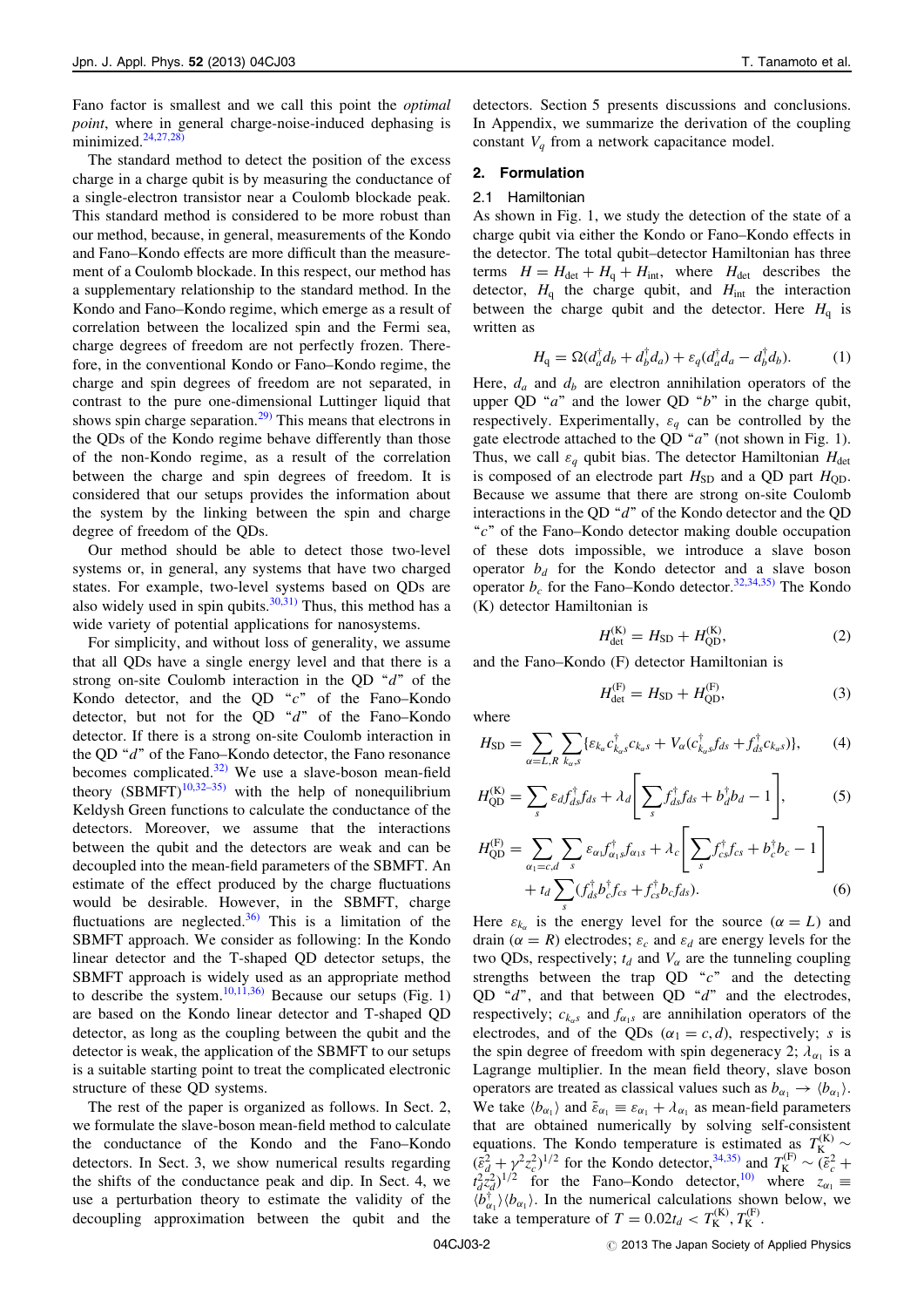The interaction Hamiltonian  $H_{int}$  is derived from a capacitance network model as shown in Appendix $37,38$ )

$$
H_{\rm int} = V_q z_{\alpha_1} \sigma^z n_{\alpha_1}, \ (\alpha_1 = c, d) \tag{7}
$$

where  $n_c$  and  $n_d$  are the numbers of electrons in the trap QD "c", given by  $n_c = \sum_{s} f_{cs}^{\dagger} f_{cs}^{\dagger}$  for the Fano–Kondo case, and<br>in the detecting OD "d" is given by  $n_c = \sum f_{\perp}^{\dagger} f_{\perp}$  for the in the detecting QD "d" is given by  $n_d = \sum_{s} f_{ds}^{\dagger} f_{ds}^{\dagger}$  for the Kondo case. Also  $\sigma^z$  is given by  $\sigma = d^{\dagger} d = d^{\dagger} d$ . As Kondo case. Also,  $\sigma^z$  is given by  $\sigma_z = d_d^{\dagger} d_a - d_b^{\dagger} d_b$ . As shown by Eq. (A-11) in the Appendix A,  $V_q \propto 1/d_D$  where  $d<sub>D</sub>$  is the distance between the charge qubit and the detecting QD.

We assume that the interaction between the charge qubit and the detector is weak and the decoupling approxima-tion<sup>[39\)](#page-7-0)</sup> to the interaction Hamiltonian Eq. (7) can be applied. In the decoupling approximation used here, the electric field which the qubit senses is almost constant and we can thus decouple the interaction between the qubit and the detector. The decoupling of the interaction term  $H_{int}$  leads to

$$
H_{\text{int}}^{\text{MF}} \equiv V_q z_{\alpha_1} \{ \langle \sigma^z \rangle n_{\alpha_1} + \sigma^z \langle n_{\alpha_1} \rangle - \langle \sigma^z \rangle \langle n_{\alpha_1} \rangle \}
$$
  
=  $V_q z_{\alpha_1} \left\{ ( \chi_{qa} - \chi_{qb} ) n_{\alpha_1} + [\sigma^z - ( \chi_{qa} - \chi_{qb} ) ] \sum_s \chi_{\alpha_1 s} \right\},$   
(8)

where  $\alpha_1 = c, d, \chi_{qs} \equiv \langle d_s^{\dagger} d_s \rangle$ , and  $\chi_{\alpha_1 s} \equiv \langle f_{\alpha_1 s}^{\dagger} f_{\alpha_1 s} \rangle$ , with  $\alpha_1 = c, d$ . In this decoupling approximation,  $\varepsilon_c$ ,  $\varepsilon_d$ , and  $\varepsilon_q$ are replaced by

$$
\varepsilon_{\alpha_1} \to \varepsilon'_{\alpha_1} \equiv \varepsilon_{\alpha_1} + \lambda_{\alpha_1} + V_q z_{\alpha_1} [ \chi_{qa} - \chi_{qb} ], \qquad (9)
$$

$$
\varepsilon_q \to \varepsilon_q' \equiv \varepsilon_q + V_q z_{\alpha_1} \sum_s \chi_{\alpha_1 s}.
$$
 (10)

#### 2.2 Green functions

Charge qubit detection in our system is carried out by the measurement of the current of the detector. The current through each detector is calculated using the non-equilibrium Green functions as  $3,32)$ 

$$
J = \frac{ie}{\hbar} \sum_{k_L, s} [V_L^* \langle c_{kLs}^\dagger f_{ds} \rangle - V_L \langle f_{ds}^\dagger c_{kLs} \rangle]
$$
  

$$
= \frac{2e}{\hbar} \sum_{k_L, s} \text{Re}[V_L^* G_{dk}^*(t, t)]
$$
  

$$
= \frac{2e}{\hbar} \text{Re} \sum_{k_L, s} \int d\omega [V_L^* G_{dk}^*(\omega)], \qquad (11)
$$

where  $G_{dk}^{\leq}(t,t) \equiv \langle c_{kLs}^{\dagger}(t) f_{ds}(t) \rangle$ , and

$$
G_{dk}^{<}(\omega) = V_L[g_{kL}^r(\omega)G_{dd}^{<}(\omega) + g_{kL}^{<}(\omega)G_{dd}^a(\omega)], \quad (12)
$$

with  $g_{k}(a) \equiv (\omega - \varepsilon_{kL} + i\delta)^{-1}$  ( $\delta$  is an infinitesimal quan-<br>tity) and  $g \leq (\omega) = 2\pi \delta(\omega - \varepsilon_k) f_{k}(\omega)$ . Here  $f_{k}(\omega) =$ tity) and  $g_{kL}^{\le}( \omega) \equiv 2\pi \delta(\omega - \varepsilon_{kL}) f_L(\omega)$ . Here  $f_L(\omega) \equiv$ <br> $\{ \exp[(\omega + \varepsilon V_L \cdot - F_R)/((k_B T)] + 1]^{-1}$  and  $f_R(\omega) =$  $\{ \exp[(\omega + eV_{bias} - E_F)/(k_BT)] + 1\}^{-1}$ <sup>-1</sup> and  $f_R(\omega) \equiv$ <br>the Fermi distribution  $\{\exp[(\omega - E_F)/(k_B T)] + 1\}^{-1}$  are the Fermi distribution<br>functions of the electrodes when there is a finite bias voltage functions of the electrodes when there is a finite bias voltage  $V_{bias}$  between the two electrodes ( $k_B$  is the Boltzmann constant).

Let us first consider the Green function formulation for the Fano–Kondo system. With the decoupling given in Eq. (8), the Green functions remain the same as those without interactions between the charge qubit and the detector, by changing the replacements Eq. (10). Using the equation of motion method, the advanced Green function  $G^a$ 

for the detecting QD  $\degree d$ " of the Fano–Kondo detector is obtained as

$$
G_{dd}^{(\text{F})a} = \frac{\omega - \varepsilon_c' - i\delta}{(\omega - \varepsilon_d - i\gamma)(\omega - \varepsilon_c' - i\delta) - |\tilde{t}_d|^2},\qquad(13)
$$

where  $\tilde{t}_d = t_d \langle b_c \rangle$ . The  $G_{dd}^{(F)}(t) \equiv -i \langle f_d^{\dagger}(t) f_d(t) \rangle$  can then be calculated from  $G^{\leq} - G^{\leq} \Sigma^{\leq} G^{\leq}$  with calculated from  $G_{dd}^{\leq} = G_{dd}^{\dagger} \Sigma_{dd}^{\leq} G_{dd}^{\dagger}$  with

$$
\Sigma_{dd}^{<}(\omega) = i[\Gamma_{L}f_{L}(\omega) + \Gamma_{R}f_{R}(\omega)],\tag{14}
$$

where  $\Gamma_{\alpha} \equiv 2\pi \rho_{\alpha}(E_{\rm F}) |V_{\alpha}|^2$  is the tunneling rate between<br>the  $\alpha$  electrode  $(\alpha - I - R)$  and the detecting OD "d" with a the  $\alpha$  electrode  $(\alpha = L, R)$  and the detecting QD "d", with a<br>DOS  $\alpha$  (E<sub>p</sub>) for each electrode at the Fermi energy E<sub>p</sub>. Thus DOS  $\rho_{\alpha}(E_{\rm F})$  for each electrode at the Fermi energy  $E_{\rm F}$ . Thus

$$
G_{dd}^{(\text{F})<} = \frac{i\chi(\omega)}{C_{00}} (\omega - \varepsilon_c')^2, \tag{15}
$$

where

$$
\chi(\omega) \equiv \Gamma_L f_L(\omega) + \Gamma_R f_R(\omega),\tag{16}
$$

 $C_{00} \equiv [(\omega - \varepsilon_c')(\omega - \varepsilon_d) - |\tilde{t}_d|^2]^2 + \gamma^2(\omega - \varepsilon_c')^2$  $(17)$ Similarly, we find

$$
G_{cd}^{(\mathrm{F})<}(\omega) = \frac{i\chi(\omega)(\omega - \varepsilon_c')}{C_{00}},\tag{18}
$$

$$
G_{cc}^{(\mathbf{F})<}(\omega) = \frac{i\chi(\omega)|\tilde{t}_d|^2}{C_{00}},\tag{19}
$$

with  $\gamma = (\Gamma_L + \Gamma_R)/2$ . We also define  $\Gamma = 2\Gamma_L\Gamma_R/\Gamma_L + \Gamma_R$ .  $(\Gamma_L + \Gamma_R)$ . For simplicity, we assume  $\Gamma_L = \Gamma_R$ .

For the Kondo linear detector shown in Fig. 1(a), the Green functions are similarly obtained by using the equation of motion method

$$
G_{dd}^{(\text{K})<} = \frac{i z_d \chi(\omega)}{(\omega - \varepsilon_d^{\prime})^2 + \gamma^2 z_d^2},
$$
 (20)

$$
G_{dd}^{(\text{K})a} = \frac{1}{\omega - \varepsilon_d' - i\gamma z_d}.
$$
 (21)

The charge qubit Green functions are expressed as

$$
G_{aa}(\omega) = \frac{\omega + \varepsilon'_q}{(\omega - \Delta)(\omega + \Delta)},
$$
\n(22)

$$
G_{bb}(\omega) = \frac{\omega - \varepsilon_q'}{(\omega - \Delta)(\omega + \Delta)},
$$
\n(23)

$$
G_{ab}(\omega) = G_{ba}(\omega) = \frac{\Omega}{\omega^2 - \varepsilon_q^2 - \Omega},\tag{24}
$$

where  $\Delta \equiv (\varepsilon_q^2 + \Omega^2)^{1/2}$ .<br>Thus the current for

Thus, the current for the Fano–Kondo detector can be expressed as

$$
J = \frac{e}{\hbar} \int \frac{d\omega}{\pi} \frac{z_d^2 \Gamma_L \Gamma_R (\omega - \varepsilon_c')^2}{C_{00}} [f_L(\omega) - f_R(\omega)], \quad (25)
$$
  
and the current for the Kondo detector is given by

$$
J = \frac{e}{\hbar} \int \frac{d\omega}{\pi} \frac{z_d^2 \Gamma_L \Gamma_R}{(\omega - \varepsilon_d')^2 + \gamma^2 z_d^2} [f_L(\omega) - f_R(\omega)]. \quad (26)
$$
  
In Sect. 3, we show numerical results of conductance

 $G \equiv dJ/dV_{bias}$  at  $V_{bias} = 0$ , and discuss the transport properties of the two detector.

#### 2.3 Self-consistent equations

The detector current is calculated self-consistently: while the qubit state influences the detector QD energy level and thus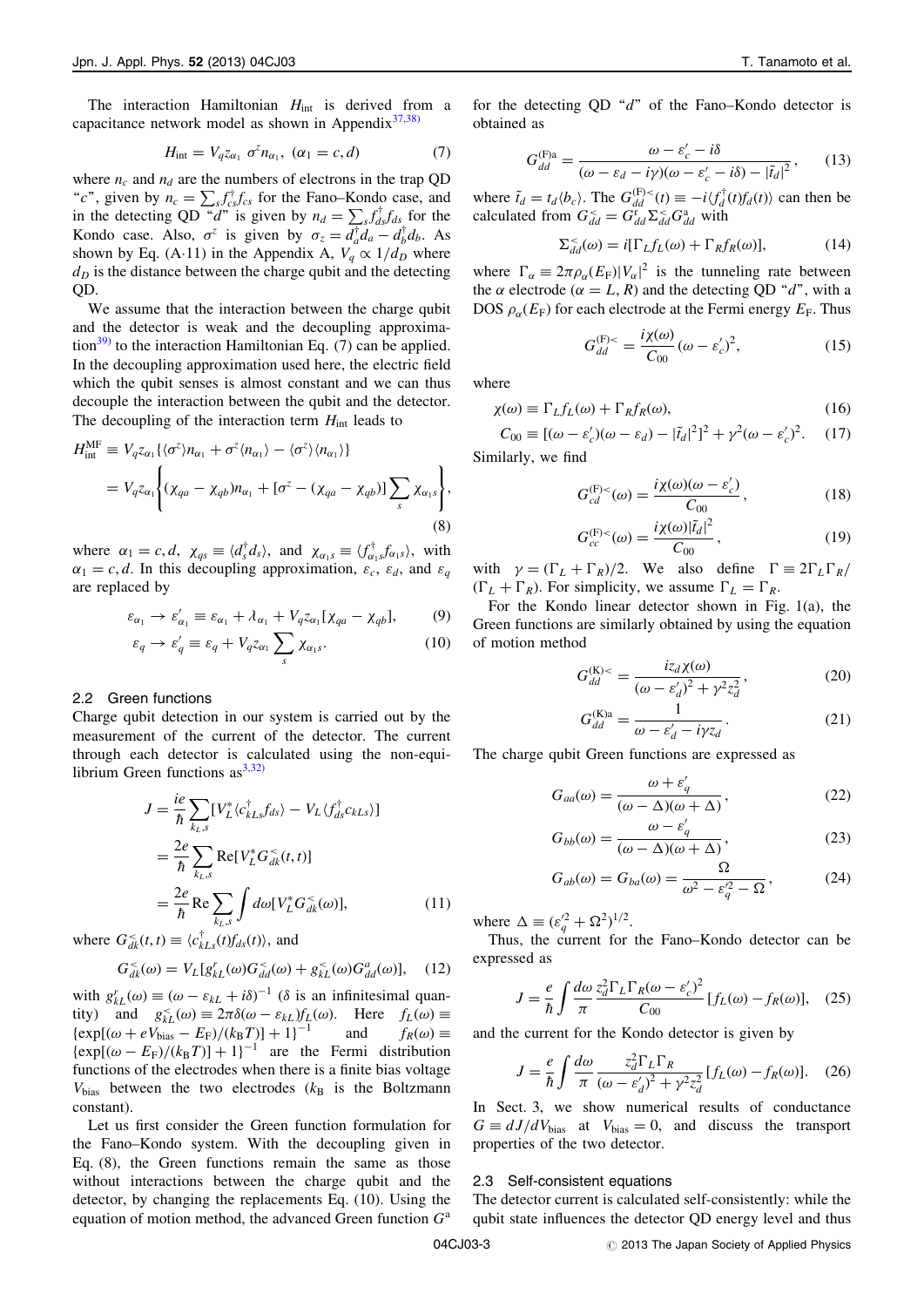the current through it, the qubit state itself is also affected by the detector QD occupation through capacitive coupling, as described by Eq. (8). Here we derive the self-consistent equations. The DOS of qubits are derived from the qubit Green function  $\rho_l = -(1/\pi) \text{Im } G_{ll}(\omega + i\delta)$  ( $l = a, b$ ). Then, the average electron occupancy  $\chi_{al}$  of the two QDs of the qubit is expressed by

$$
\chi_{ql} = \int_{-D}^{D} d\omega f(\omega) \rho_l(\omega) = \frac{1}{2} \left( 1 + p_l \frac{\varepsilon_q'}{\Delta} \tanh \frac{\beta \Delta}{2} \right), \quad (27)
$$

where  $p_a = 1$ ,  $p_b = -1$ , and  $f(\omega) \equiv {\exp[(\omega - E_F)/(\kappa - T)] + 11^{-1}}$  Using Eq. (10) we have the self-consistent  $(k_B T)$  + 1 $^{-1}$ . Using Eq. (10), we have the self-consistent<br>equations for the Eano-Kondo case: equations for the Fano–Kondo case:

$$
\varepsilon'_{c} = \varepsilon_{c} + \lambda_{c} + V_{q} z_{c} \frac{\varepsilon'_{q}}{\Delta} \tanh \frac{\beta \Delta}{2},
$$
\n
$$
s' = s_{c} + V_{q} z_{c} [1 - z_{c}]
$$
\n(28)

$$
\varepsilon'_q = \varepsilon_q + V_q z_c [1 - z_c],\tag{29}
$$

$$
\int \frac{d\omega}{\pi} \frac{(\omega - \varepsilon_c') |t_d|^2}{C_{00}} \chi(\omega) + \lambda_c + \frac{\partial \varepsilon_c'}{\partial z_c} = 0,
$$
 (30)

$$
\int \frac{d\omega}{\pi} \frac{z_c |t_d|^2}{C_{00}} \chi(\omega) + z_c - 1 = 0,
$$
\n(31)

where  $z_c = |\langle b_c \rangle|^2$  and  $\beta^{-1} = k_B T$ . From Eq. (29), we can<br>see that the energy shift  $s' = s$ , of the charge qubit is related see that the energy shift  $\varepsilon'_q - \varepsilon_q$  of the charge qubit is related<br>to the electron occupancy  $1 - z_1 = 1 - |I_b|$ to the electron occupancy  $1 - z_c = 1 - |\langle b_c \rangle|^2$  of the trap site " $c$ ", and its magnitude is proportional to the coupling strength  $V_q$ . In particular, the qubit energy shifts as a function of  $V_a$  due to *back-action*.

For the Kondo detector interacting with the charge qubit, the self-consistent equations are

$$
\varepsilon_d' = \varepsilon_d + \lambda_d + V_q z_d \frac{\varepsilon_q'}{\Delta} \tanh \frac{\beta \Delta}{2},
$$
\n(32)

$$
\varepsilon'_{q} = \varepsilon_{q} + V_{q} z_{d} [1 - z_{d}],
$$
\n
$$
\int_{0}^{t} d\omega_{q} \qquad (\omega - \varepsilon') \qquad \text{as}
$$
\n
$$
\omega_{q} = \frac{1}{2} \left( \frac{1}{\omega_{q}} - \frac{1}{\omega_{q}} \right)
$$
\n
$$
\omega_{q} = \frac{1}{2} \left( \frac{1}{\omega_{q}} - \frac{1}{\omega_{q}} \right)
$$
\n
$$
\omega_{q} = \frac{1}{2} \left( \frac{1}{\omega_{q}} - \frac{1}{\omega_{q}} \right)
$$
\n
$$
\omega_{q} = \frac{1}{2} \left( \frac{1}{\omega_{q}} - \frac{1}{\omega_{q}} \right)
$$
\n
$$
\omega_{q} = \frac{1}{2} \left( \frac{1}{\omega_{q}} - \frac{1}{\omega_{q}} \right)
$$
\n
$$
\omega_{q} = \frac{1}{2} \left( \frac{1}{\omega_{q}} - \frac{1}{\omega_{q}} \right)
$$
\n
$$
\omega_{q} = \frac{1}{2} \left( \frac{1}{\omega_{q}} - \frac{1}{\omega_{q}} \right)
$$
\n
$$
\omega_{q} = \frac{1}{2} \left( \frac{1}{\omega_{q}} - \frac{1}{\omega_{q}} \right)
$$
\n
$$
\omega_{q} = \frac{1}{2} \left( \frac{1}{\omega_{q}} - \frac{1}{\omega_{q}} \right)
$$
\n
$$
\omega_{q} = \frac{1}{2} \left( \frac{1}{\omega_{q}} - \frac{1}{\omega_{q}} \right)
$$
\n
$$
\omega_{q} = \frac{1}{2} \left( \frac{1}{\omega_{q}} - \frac{1}{\omega_{q}} \right)
$$
\n
$$
\omega_{q} = \frac{1}{2} \left( \frac{1}{\omega_{q}} - \frac{1}{\omega_{q}} \right)
$$
\n
$$
\omega_{q} = \frac{1}{2} \left( \frac{1}{\omega_{q}} - \frac{1}{\omega_{q}} \right)
$$
\n
$$
\omega_{q} = \frac{1}{2} \left( \frac{1}{2} - \frac{1}{2} \right)
$$
\n
$$
\omega_{q} = \frac{1}{2
$$

$$
\int \frac{d\omega}{\pi} \frac{(\omega - \varepsilon_d')}{(\omega - \varepsilon_d')^2 + \gamma^2 z_d^2} \chi(\omega) + \lambda_d + \frac{\partial \varepsilon_d'}{\partial z_d} = 0, \quad (34)
$$

$$
\int \frac{d\omega}{\pi} \frac{z_d}{(\omega - \varepsilon_d^{\prime})^2 + \gamma^2 z_d^2} \chi(\omega) + z_d - 1 = 0. \tag{35}
$$

## 3. Numerical Results

Here we show numerical results focusing on the shift of the conductance peak in the Kondo effect and the shift of the conductance  $dip$  of the Fano–Kondo effect. Although  $t_d$ appears only in the Fano–Kondo detector, we measure all energies in units of  $t_d$ , to better compare the Kondo detector with the Fano–Kondo detector. For the Fano–Kondo detector, when  $\Gamma \gg t_d$ , the electron tunneling between the OD " $c$ " and the OD " $d$ " cannot be easily observed because the current flow to and from the two electrodes is too fast, so that it drowns out the effects of the electron tunneling between QDs " $c$ " an " $d$ ". Thus, as shown in Ref. [32,](#page-7-0) we use the QD-electrode tunneling rate  $\Gamma$  to characterize the detection speed. Specifically, we denote the case of  $\Gamma/t_d = 2$  as a fast detector, and  $\Gamma/t_d = 0.04$  as a slow detector.

## 3.1 Conductance

Figure 2 shows numerical results of the DOS of the detecting QDs "d". The DOS  $\rho_{\text{det}}(\omega)$  of the detector QD is derived from  $\rho_{\det}(\omega) \equiv -\text{Im } G_{dd}(\omega)/\pi$ . For the Kondo case



Fig. 2. (Color online) DOS of the detecting QD " $d$ " for (a) the Kondo detector and (b) the Fano–Kondo detector, using  $\Omega/t_d = 1$ ,  $V_q/t_d = 0.5$ ,  $\varepsilon_a / t_d = -0.05$ , and  $T / t_d = 0.02$ .



**Fig. 3.** (Color online) Numerical results for the conductance  $G$  (in units of  $e/h$ ) for detectors as a function of the QD energies ( $\varepsilon_d$  for the detecting QD "d" of the Kondo detector, and  $\varepsilon_c$  for the charge trap "c" of the Fano– Kondo detector) for  $\Omega/t_d = 1$ ,  $V_q/t_d = 0.5$  and temperature  $T/t_d = 0.02$ .<br>(a) East Kondo detector:  $\Gamma/t_t = 2$ , (b) East Eano, Kondo detector:  $\Gamma/t_t = 2$ (a) Fast Kondo detector:  $\Gamma/t_d = 2$ . (b) Fast Fano–Kondo detector:  $\Gamma/t_d = 2$ . (c) Slow Kondo detector:  $\Gamma/t_d = 0.4$ . (d) Slow Fano–Kondo detector:  $\Gamma/t_d = 0.4$ . The peak positions for the Kondo detector and the dip positions for the Fano–Kondo effect are shifted by the qubit bias  $\varepsilon_a$ .

in (a) there is a single peak, and for the Fano–Kondo case in (b) we can see the Fano asymmetric line shape. Figure 3 shows the conductance of the Kondo detector [(a) and (c)] and the Fano–Kondo detector [(b) and (d)], as a function of the detector QD energy levels  $\varepsilon_d$  of the Kondo detector  $[(a)$ and (c)] and  $\varepsilon_c$  the Fano–Kondo detector [(b) and (d)], respectively. We can see clear peaks for the Kondo detector  $[(a)$  and  $(c)$ ], and clear dips for the Fano–Kondo detector  $[(b)$ and (d)], as in Refs.  $3-12$  and  $15-18$ . These peaks and dips are maximized when the coherence between the discrete energy state and the continuum states is largest, we thus denote corresponding energies  $\varepsilon_d^{(\text{peak})}$  and  $\varepsilon_c^{(\text{dip})}$  as *coherent* extrema. For the Kondo detector, because of Eq. (21), as the detector speed  $\Gamma$  increases, the width of the peak also increases. However, for the Fano–Kondo detector, because of Eq. (13), as the detector speed increases, the width of the dip decreases. For both detectors, the shifts of the conductance peaks and dips are observed, when  $\varepsilon_q$  is changed. Below we investigate the shift of the coherent extrema  $\varepsilon_d^{\text{(peak)}}$ and  $\varepsilon_c^{\text{(dip)}}$  in more detail.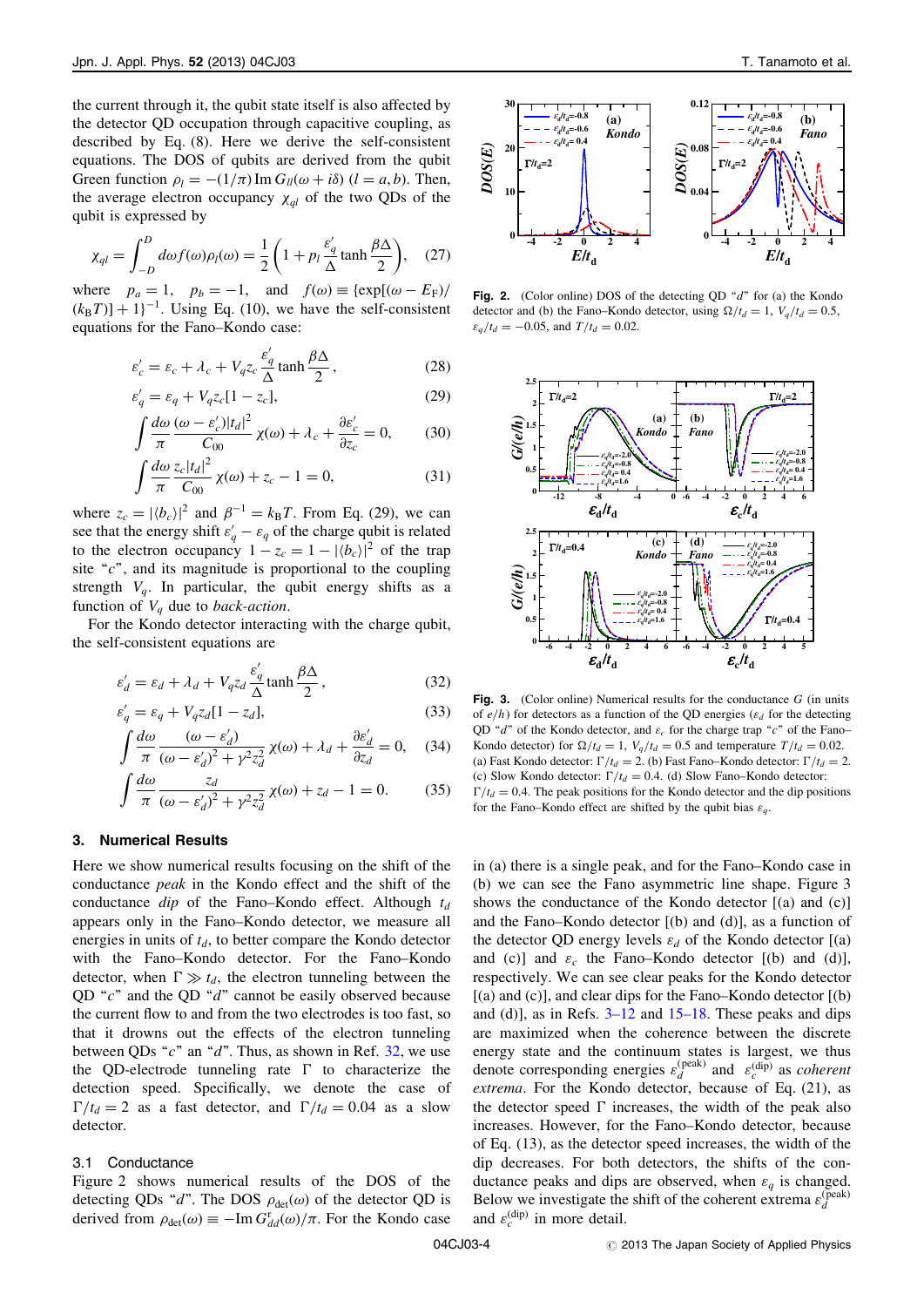

**Fig. 4.** (Color online) The coherent extrema  $\varepsilon_d^{\text{(peak)}}$  (conductance peak) and  $\varepsilon_c^{\text{(dip)}}$  (conductance dip), as a function of the qubit bias  $\varepsilon_a$ . The conductance peak of the Kondo detector for the  $\Omega/t_d = 0.5$  qubit (a), and the  $\Omega/t_c = 1$  qubit (c). The conductance din of the Eano, Kondo detector for the  $\Omega/t_d = 1$  qubit (c). The conductance dip of the Fano–Kondo detector for<br>the  $\Omega/t_c = 0.5$  qubit (b) and the  $\Omega/t_c = 1$  qubit (d). The s<sup>(peak)</sup> and s<sup>(dip)</sup> the  $\Omega/t_d = 0.5$  qubit (b), and the  $\Omega/t_d = 1$  qubit (d). The  $\varepsilon_d^{\text{(peak)}}$  and  $\varepsilon_c^{\text{(dip)}}$ are smallest around the optimal point  $\varepsilon'_q = \varepsilon_q \approx 0$ .

Figure 4 plots the coherent extrema  $\varepsilon_d^{\text{(peak)}}$  and  $\varepsilon_c^{\text{(dip)}}$ , as a function of the qubit bias  $\varepsilon_q$  [Eq. (1)]. As the qubit bias  $\varepsilon_q$ increases, the distribution of the excess charge in the qubit approaches to the detector QDs, resulting in raising the energy of QD " $d$ " of the Kondo detector and that of QD " $c$ " of the Fano–Kondo detector. Finally, the increase of the QD energies are saturated because of the balance of the charge distribution. Figure 4 reflects this fact and shows that  $\varepsilon_d^{\text{(peak)}}$ and  $\varepsilon_c^{\text{(dip)}}$  increase as  $\varepsilon_q$  increase.

Because  $z_{\alpha_1} = 0$  ( $\alpha_1 = c, d$ ) is satisfied at the coherent<br>trema, we have the relation  $s' = s$  from Eqs. (29) and extrema, we have the relation  $\varepsilon'_{q} = \varepsilon_{q}$  from Eqs. (29) and<br>(33) Then it can be observed that the minimum of  $\varepsilon^{(\text{peak})}$ (33). Then, it can be observed that the minimum of  $\varepsilon_d^{\text{(peak)}}$ and  $\varepsilon_c^{(\text{dip})}$  exist around the  $\varepsilon_q' \sim 0$  region in Fig. 4. At  $\varepsilon_q' \sim 0$ ,<br>the energy splitting  $(Q^2 + \varepsilon'^2)^{1/2}$  between the two eigenthe energy splitting  $(\Omega^2 + \varepsilon_q'^2)^{1/2}$  between the two eigen-<br>energies of the qubit is smallest, and the qubit energy energies of the qubit is smallest, and the qubit energy splitting is a quadratic function of the qubit bias. Thus, qubit state is insensitive to charge noises that lead to qubit dephasing, and this zero bias point corresponds to an optimal point, in analogy to other similar cases.  $2\overline{4}$ ,  $27,28$ )

The third terms of Eqs. (28) and (32) decrease  $\varepsilon_d^{\text{(peak)}}$  and  $\varepsilon_{q}^{(\text{dip})}$  when  $\varepsilon_{q}^{\prime} < 0$  and increases them when  $\varepsilon_{q}^{\prime} > 0$ <br>
(*BA*  $\gg$  1) resulting in the minimum structure of Fig 4 at  $(\beta \Delta \gg 1)$ , resulting in the minimum structure of Fig. 4 at the optimal point  $s' = 0$ . In addition, because the third terms the optimal point  $\varepsilon'_{q} = 0$ . In addition, because the third terms<br>of Eqs. (28) and (32) become larger as Q becomes smaller of Eqs. (28) and (32) become larger as  $\Omega$  becomes smaller,<br>Figs. 4(a) and 4(b) are considered to show clearer minimum Figs. 4(a) and 4(b) are considered to show clearer minimum structures than Figs. 4(c) and 4(d). We can also observe that the magnitude of the minimum is proportional to the coupling strength  $V_a$ . This is also the reason that the minimum in Fig. 4 are caused by the third terms of Eqs. (28) and (32). From Eqs. (28) and (32), at the optimal point  $(\varepsilon'_q = 0, \text{ thus, } \Delta = \Omega)$  of the coherent extrema, we obtain

$$
\frac{d\varepsilon_{\alpha_1}}{d\varepsilon_q} \approx \frac{d\lambda_{\alpha_1}}{d\varepsilon_q} \tag{36}
$$

 $(\alpha_1 = c, d)$ . The peaks of Fig. 4 correspond to  $d\varepsilon_{\alpha_1}/d\varepsilon_q = 0$ <br>and Eq. (36) shows that  $d\lambda/d\varepsilon_q = 0$  at the minimum and Eq. (36) shows that  $d\lambda_{\alpha_1}/d\varepsilon_q = 0$  at the minimum<br>values of the coherent extrema values of the coherent extrema.

As mentioned above, the  $\varepsilon_d^{\text{(peak)}}$  and  $\varepsilon_c^{\text{(dip)}}$  increase when  $\varepsilon_q$ increases, and they are finally saturated after they have their minimum regarding the optimal points. Thus, their deriva-



**Fig. 5.** (Color online) Maximum values of  $d\varepsilon_d^{\text{(peak)}}/d\varepsilon_q$  and  $d\varepsilon_c^{\text{(dip)}}/d\varepsilon_q$ plotted as a function of the qubit–detector coupling  $V_q$  for both fast  $(\Gamma/t_d = 2)$  and slow  $(\Gamma/t_d = 0.4)$  detectors for (a) the Kondo and (b) the Fano–Kondo detectors. It can be seen that the maximum values do not vary with the speed  $\Gamma$  of the detectors. It can also be seen that  $d\varepsilon_d^{\text{(peak)}}/d\varepsilon_q \propto V_q/\Omega$  and  $d\varepsilon_c^{\text{(dip)}}/d\varepsilon_q \propto V_q/\Omega$ .

tives,  $d\varepsilon_d^{\text{(peak)}}/d\varepsilon_q$  and  $d\varepsilon_c^{\text{(dip)}}/d\varepsilon_q$ , are considered to have their maximum values around the middle points between the minimum of the optimal points and the small  $\varepsilon_q$  region. Figure 5 plots the maximum values of  $d\varepsilon_d^{\text{(peak)}}/d\varepsilon_q$  and  $d\varepsilon_c^{\text{(dip)}}/d\varepsilon_q$  as a function of the qubit–detector coupling  $V_q$ . It can be seen that: (i) the maximum values of  $d\varepsilon_d^{\text{(peak)}}/d\varepsilon_q$  and  $d\varepsilon_c^{(\text{dip})}/d\varepsilon_a$  do not depend on the speed  $\Gamma$  of the detectors, and (ii) there is a relationship between the peaks and  $V_q/\Omega$ such as

$$
\max\left(\frac{d\varepsilon_d^{\text{(peak)}}}{d\varepsilon_q}\right) \propto \frac{V_q}{\Omega},\tag{37}
$$

$$
\max\left(\frac{d\varepsilon_c^{\text{(dip)}}}{d\varepsilon_q}\right) \propto \frac{V_q}{\Omega},\tag{38}
$$

when  $\Omega/t_d > 1$ . These weak dependences of the maximum<br>values on the speed  $\Gamma$  of the detectors are considered to be values on the speed  $\Gamma$  of the detectors are considered to be because of the sharp response of the Kondo and Fano– Kondo effects at their coherent extrema. Because all quantities are numerically derived from the self-consistent equations, Eqs. (37) and (38) cannot be derived analytically, and these results are obtained numerically. In principle,  $V_a$ can be calculated from the structure of the system by using the capacitance network model, as shown in the Appendix A. Thus, in experiments, if we can prepare several samples with the different distances between the detector and the qubit, we can estimate the tunneling coupling  $\Omega$  for the charge qubit by using the relations Eqs. (37) and (38) charge qubit by using the relations Eqs. (37) and (38).

Therefore, Figs. 4 and 5 indicate that by finding the minimum of  $\varepsilon_d^{\text{(peak)}}$  and  $\varepsilon_c^{\text{(dip)}}$ , we can find the optimal point  $(\varepsilon'_g = 0)$  of the qubit, and by analyzing the coefficients<br>of  $d\varepsilon^{(\text{peak})}/d\varepsilon$  and  $d\varepsilon^{(\text{dip})}/d\varepsilon$  as a function of V, we can of  $d\varepsilon_d^{\text{(peak)}}/d\varepsilon_q$  and  $d\varepsilon_c^{\text{(dip)}}/d\varepsilon_q$  as a function of  $V_q$ , we can infer the tunneling coupling  $\Omega$  for the charge qubit.<br>Here we check whether the temperature  $T = 0$ .

Here, we check whether the temperature  $T = 0.002t_d$  is below  $T_K \sim \sqrt{\tilde{\epsilon}_{\alpha}^2 + t_{\alpha}^2 z_{\alpha}^2}$  or not. In our calculations,  $\tilde{\epsilon}_{\alpha} \sim \epsilon_{\alpha}$ <br>( $\alpha = \epsilon$  d) As can be seen from Fig. 3. Kondo peaks and  $(\alpha = c, d)$ . As can be seen from Fig. 3, Kondo peaks and<br>Fano dins are observed for  $|c| > 0.5$ . In addition, when Fano dips are observed for  $|\epsilon_{\alpha}| > 0.5$ . In addition, when<br>there are no Kondo peaks or Fano dips  $z \approx 1$ . Thus in both there are no Kondo peaks or Fano dips,  $z_{\alpha} \sim 1$ . Thus, in both the Kondo region and the non-Kondo region  $T_{\alpha} \sim T$ the Kondo region and the non-Kondo region,  $T_K > T =$ va-  $0.002t_d$  is always held.<br>04CJ03-5  $\qquad\qquad\qquad\qquad\qquad\qquad\qquad\qquad$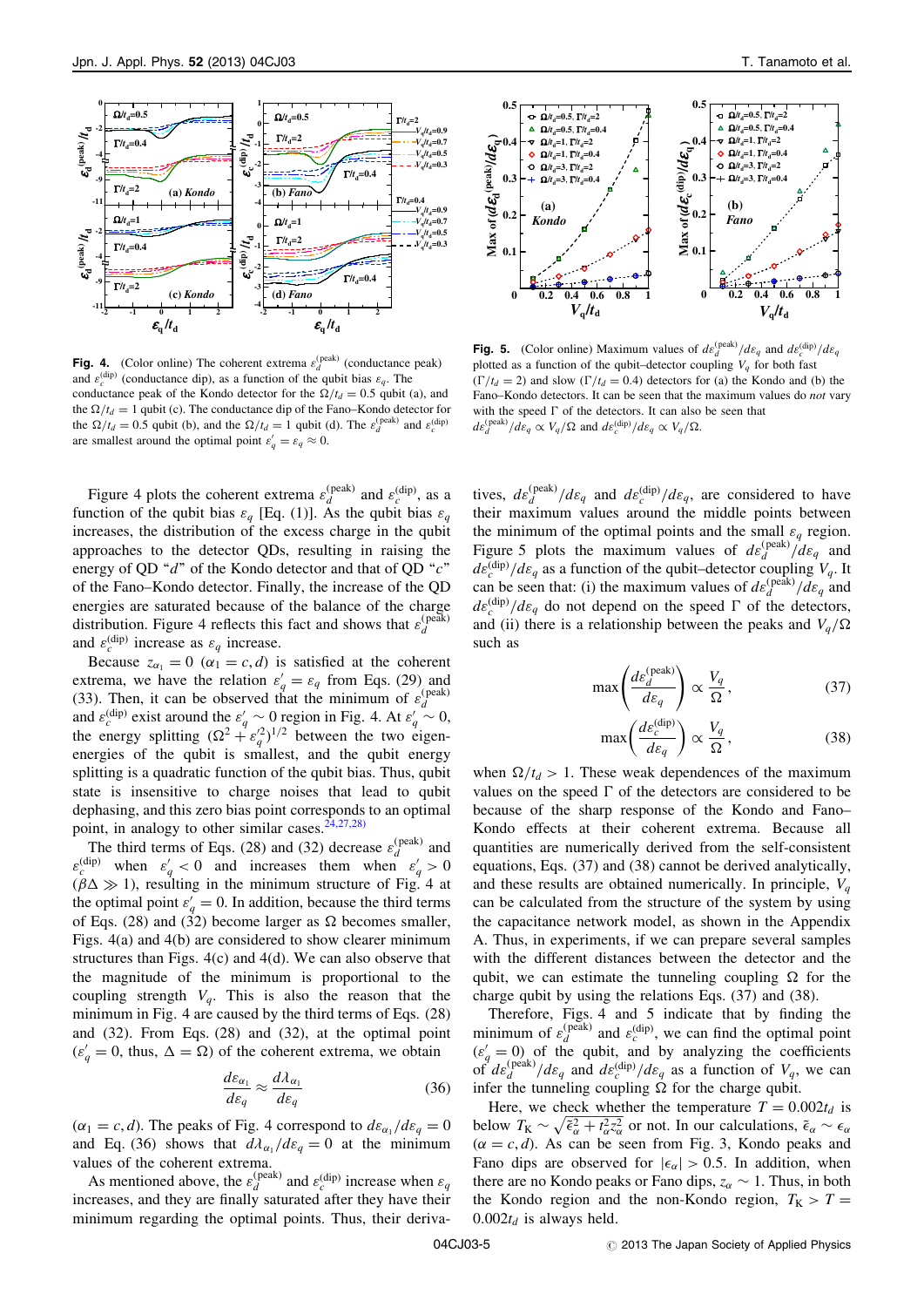

**Fig. 6.** (Color online) The qubit bias  $\varepsilon'_q$  of (a) the Kondo detector for  $\Gamma/t_d = 0.4$  and (b) the Fano–Kondo detector for  $\Gamma/t_d = 2$ . Fano Factor F of (c) the Kondo detector for  $\Gamma/t_d = 0.4$  and (d) that of the Fano–Kondo detector for  $\Gamma/t_d = 2$ . Here,  $\Omega/t_d = 0.5$ ,  $V_q/t_d = 0.5$ , at zero temperature.

#### 3.2 Back-action

As we have seen, both the Kondo detector and the Fano– Kondo detector have similar capabilities to detect the tunneling  $\Omega$  and the qubit bias  $\varepsilon'_{q}$ . Here we consider the effect of measurement (back-action on the qubit) and effect of measurement (back-action on the qubit) and the noise characteristics of the two types of detectors. Figures 6(a) and 6(b) show how  $\varepsilon'_q$  is affected by the detectors. The change of qubit energies clearly depends on the coherent extrema of the Kondo peak and the Fano– Kondo dip. Although figures are not shown, the changes of  $\varepsilon'_q$  for  $\Gamma/t_d = 2$  of the Kondo detector and that for  $\Gamma/t_d = 0.4$  of the Eano-Kondo detector are larger than those  $\Gamma/t_d = 0.4$  of the Fano–Kondo detector are larger than those in Figs. 6(a) and 6(b), respectively. Thus the slow Kondo detector and the fast Fano–Kondo detector are better from the viewpoint of back-action.

The ratio of the shot noise  $S_I$  and the full Poisson noise 2eI,  $F = S<sub>I</sub>/(2eI)$ , is called the Fano factor. It indicates important noise properties with regard to the quantum correlations.<sup>[8\)](#page-7-0)</sup> Smaller F is better because smaller F means less noise of the detection. Similarly to the result of Ref. [40](#page-7-0), the Fano factor  $F$  at zero bias and zero temperature is given by  $1 - \mathcal{T}(E_F)$ , where  $\mathcal{T}(E_F)$  is a transmission probability expressed by

$$
\mathcal{T}(\omega) \equiv \frac{2\Gamma_L \Gamma_R}{\Gamma_L + \Gamma_R} \pi \rho_{\text{det}}(\omega). \tag{39}
$$

 $[\rho_{\text{det}}(\omega)]$  is the DOS of the detector QD, as mentioned above.] This means that the larger  $T(\omega)$  is better from the viewpoint of the noise reduction. As can be inferred from Figs. 3(a) and 3(c),  $T(\omega)$  for  $\Gamma/t_d = 2$  of the Kondo detector is larger than that of  $\Gamma/t_d = 0.4$  of the Kondo detector. This means that, in the case of the Kondo detector, F for  $\Gamma/t_d = 2$  is smaller than that for  $\Gamma/t_d = 0.4$  [Fig. 6(c)]. Similarly, in the Fano–Kondo detector, F for  $\Gamma/t_d = 0.4$  is smaller that that for  $\Gamma/t_d = 2$  [Fig. 6(d)]. Thus, the fast Kondo detector and the slow Fano–Kondo detector are better from viewpoint of the noise reduction. Therefore, the magnitude of the backaction and the efficiency of the detector have a tradeoff relationship. More advanced analysis such as Ref. [41](#page-7-0) should be considered as a future problem.

## 4. Perturbation Theory

A crucial assumption that allows our calculations mentioned above to proceed is the decoupling approximation as stated in Eq. (8). Here we investigate the validity of this approximation by using a simple model in which the charge qubit is capacitively coupled to a QD connected to a Fermi sea. In Ref.  $42$ ,  $\Gamma$  is related to the measurement speed of the system. Here we use  $\Gamma^{-1}$ , the tunneling time between the central QD and the leads, to represent the time scale of the detector and its temporal sensitivity. The perturbation Hamiltonian is

$$
H_1 \equiv H_{int} - H_{int}^{\text{MF}} = V_q \bigg\{ \sigma_z n_{\alpha_1} - (\chi_{qa} - \chi_{qb}) n_{\alpha_1} - \bigg( \sum_s \chi_{\alpha_1 s} \bigg) \sigma_z + (\chi_{qa} - \chi_{qb}) \sum_s \chi_{\alpha_1 s} \bigg\}, \quad (40)
$$

where  $\alpha_1 = c, d$ . Because the qubit Hamiltonian Eq. (1) includes  $\sigma_x$  and  $\sigma_z$ ,  $H_1$  can flip the qubit state between  $|0\rangle$ and  $|1\rangle$ . We apply the golden rule and calculate the transition probability starting from the initial qubit state  $|0\rangle$ . The transition probability  $P(\Delta)$  is given by

$$
P(\Delta) = \frac{1}{\hbar^2} \sum_{i} \rho_i \int_{-\infty}^{\infty} dt \, \langle i | H_1^{\dagger}(t) H_1(0) | i \rangle
$$
  
= 
$$
\frac{V_q^2}{\hbar^2} \int_{-\infty}^{\infty} dt \sum_{i} \rho_i \, \langle i | n_{\alpha_1}(t) n_{\alpha_1}(0) | i \rangle e^{i\Delta t}, \quad (41)
$$

where  $i$  labels the eigenstates of the environment (electrodes), and  $\rho_i = \exp(-\beta \varepsilon_i / Z_0)$ , with an equilibrium<br>environment partition function  $Z_0$ . At zero temperature environment partition function  $Z_0$ . At zero temperature, we can decouple  $\langle i | n_{\alpha_1}(t) n_{\alpha_1}(0) | i \rangle$  into  $\langle f_{\alpha_1}^{\dagger}(t) f_{\alpha_1}(0) \rangle$  and  $\langle f_{\alpha_1}(t) f^{\dagger}(0) \rangle$  using the Bloch–De Dominicis theorem <sup>43</sup>) For  $\langle f_{\alpha_1}(t) f_{\alpha_1}^{\dagger}(0) \rangle$  using the Bloch–De Dominicis theorem.<sup>[43\)](#page-7-0)</sup> For<br>the Eano–Kondo case the Fano-Kondo case,

$$
\langle f_c^{\dagger}(t)f_c(0)\rangle = |\tilde{t}_d|^2 \int \frac{d\omega}{2\pi} \frac{\chi(\omega)}{C_{00}} e^{i\omega t},\tag{42}
$$

$$
\langle f_c(t)f_c^{\dagger}(0)\rangle = |\tilde{t}_d|^2 \int \frac{d\omega}{2\pi} \frac{v(\omega)}{C_{00}} e^{-i\omega t},\tag{43}
$$

where  $v(\omega) \equiv \sum_{\alpha=L,R} \Gamma_{\alpha}[1 - f_{\alpha}(\omega)]$ . Defining the lifetime of the mean-field approximation by  $1/\tau \equiv P(\Delta)$ , as discussed in Ref. [44,](#page-7-0) we obtain, for  $\Delta \ll \gamma$ 

$$
\frac{1}{\tau} \approx \frac{16\Gamma^2 V_q^2 \Delta}{t_d^4 z_c^2},\tag{44}
$$

and for  $\Delta \gg \gamma$ 

$$
\frac{1}{\tau} \approx \frac{4\Gamma^2 V_q^2 t_{d}^4 z_c^2}{(a_+ - a_-)\Delta^5} \log \left| \frac{a_-}{a_+} \right|,\tag{45}
$$

where

$$
a_{\pm} \equiv \frac{1}{2} \left[ -\gamma^2 + t_d^2 z_c \pm \sqrt{\gamma^2 (\gamma^2 - 2t_d^2 z_c)} \right].
$$
 (46)

For the Kondo case, we obtain for  $\Delta \ll \gamma$ 

$$
\frac{1}{\tau} \approx \frac{V_q^2 \Delta}{\gamma^2 z_d^2},\tag{47}
$$

and for  $\Delta \gg \gamma$ 

$$
\frac{1}{\tau} \approx \frac{8\Gamma^2 V_q^2 z_d^2}{\Delta^3} \log\left(\frac{\Delta}{\gamma z_d}\right). \tag{48}
$$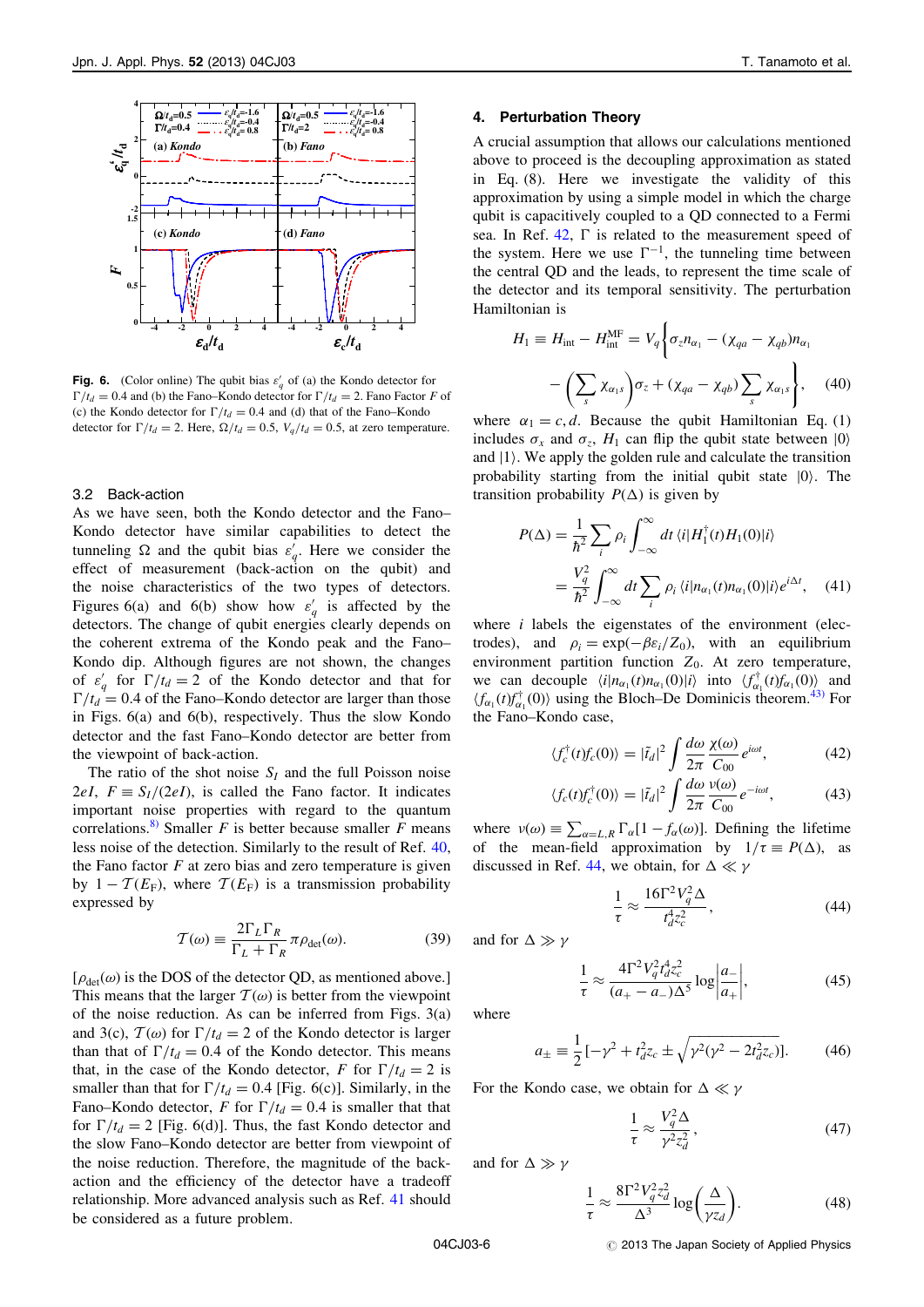We estimate this lifetime for the case of  $\Delta \ll \gamma$  by referring<br>to the experimental values in Ref. 16. The intrinsic to the experimental values in Ref. [16](#page-7-0). The intrinsic measurement time  $t_m$  can be estimated from  $t_m \approx \hbar / \Gamma$ . When using  $t_d = 0.5$  meV,  $\Gamma = \gamma = 0.2$  meV,  $V_q =$ 0.01 meV, and  $\Delta = 0.01$  meV, we obtain  $\tau \sim 64$  ns for the Fano–Kondo case, and we obtain  $\tau \sim 26$  ns for the Kondo case. Then,  $t_m \approx \hbar / \Gamma \sim 0.0033$  ps and  $t_m \ll \tau$  is held. Thus,<br>in this region, the decoupling approximation is valid. The in this region, the decoupling approximation is valid. The fast detector has longer lifetime for the Kondo case. When using  $t_d = 0.5$  meV,  $\Gamma = \gamma = 1$  meV,  $V_q = 0.01$  meV, and  $\Delta = 0.01$  meV, we obtain  $\tau \sim 0.65 \,\mu s$  for the Kondo detector.

## 5. Discussion and Conclusions

We have shown that by measuring the shifts of the Kondo resonance peak and the Fano–Kondo dip in the conductance, we can estimate the optimal point and the tunneling strength believed that charged two-level systems are susceptible to  $\Omega$  between two states of a charge qubit. In general, it is phonons. In Ref. [45](#page-7-0), the result of the spin-boson model showed that the degradation of the coherence by phonons is smaller than expected. References [46](#page-7-0) and [47](#page-7-0) also argued that the effect of phonons is not so large. In addition, because we use the coherent extrema, the effect of phonons is expected to be smaller than other energy scales.

We have studied the Kondo and the Fano–Kondo effects in QD system from viewpoint of the detectors of a capacitively coupled charge qubit. We have used the slave-boson mean field theory and the decoupling approximation to describe the quantum interference of the system. In particular, we have investigated the modulation of the conductance peak and dip by the charge qubit. We found that, by measuring the shifts of the positions of the conductance peak and dip as a function of the applied gate voltage on the charge qubit (qubit bias), we can estimate the optimal point. In addition, we showed that, by analyzing the derivatives of the shifts of the peak and dip as the function of the qubit bias, we can infer the tunneling strength between the states  $|0\rangle$  and  $|1\rangle$  of the charge qubit. These characteristics are the results of the resonant behavior of the Kondo and the Fano–Kondo effects, and a new aspect of the application of these important quantum interference effects.

## Acknowledgements

TT thanks A. Nishiyama, J. Koga, and S. Fujita for useful discussions. XH is supported in part by NSA/LPS through ARO and DARPA QuEST through AFOSR. FN is partially supported by the ARO, NSF grant No. 0726909, JSPS-RFBR contract No. 12-02-92100, Grant-in-Aid for Scientific Research (S), MEXT KAKENHI on Quantum Cybernetics, and the JSPS via its FIRST program. YXL is supported in part by the NNSFC under Grant Nos. 10975080 and 61025022.

#### Appendix: Qubit–Detector Interaction

Here we derive the formula of the capacitive interaction Eq. (7) between a charge qubit and a detector QD, applying the capacitance network model to the system shown in Fig. A1. When charges stored in each capacitance are expressed as in Fig.  $A-1$ , the charging energy of this system is expressed by $37$ 



Fig. A.1. Charge qubit (right side) made of two coupled QDs with tunneling strength Ω and gate electrode  $V_G$ . A detecting QD is in the left<br>side and consists of a one-energy level state with tunneling coupling  $\Gamma$  to side and consists of a one-energy level state with tunneling coupling  $\Gamma$  to reservoir (substrate).

$$
U = \frac{q_A^2}{2C_A} + \frac{q_B^2}{2C_B} + \frac{q_C^2}{2C_C} + \frac{q_D^2}{2C_D} + \frac{q_E^2}{2C_E} + \frac{q_T^2}{2C_T} - q_A V_G + q_T V_{\text{sub}} + q_C V_{\text{sub}}.
$$
 (A-1)

The numbers of electrons in the two QDs of the qubit and the detector QD site are described by the operators  $\hat{N}_{\alpha}$ ,  $\hat{N}_{\beta}$ , and  $\hat{n}_d$ , respectively, such as

$$
\hat{N}_{\alpha} \equiv (-q_A + q_B + q_E)/e, \tag{A-2}
$$

$$
\hat{N}_{\beta} \equiv (-q_B + q_C + q_D)/e,\tag{A-3}
$$

$$
\hat{n}_d \equiv (-q_E + q_D + q_T)/e. \tag{A-4}
$$

The charge distribution is determined by minimizing this charging energy. When we define  $\sigma_z = \hat{N}_{\alpha} - \hat{N}_{\beta}$  under the condition  $\hat{N}_{\alpha} + \hat{N}_{\alpha} = 1$  as in Ref. 45, we have condition  $\hat{N}_{\alpha} + \hat{N}_{\beta} = 1$ , as in Ref. [45](#page-7-0), we have

$$
\hat{U} = \frac{C_t}{4D_z} \{ (\Theta_\beta - \Theta_\alpha) \sigma_z + 2(C_\alpha C_\beta - C_B^2)(\hat{n}_d - n_{d0})^2 + 2(C_p + C_m \sigma_z)(\hat{n}_d - n_{d0}) \} + \text{const.},
$$
\n(A.5)

where  $C_{\alpha} \equiv C_A + C_B + C_E$ ,  $C_{\beta} \equiv C_B + C_C + C_D$ ,  $C_t \equiv C_B + C_E + C_E$  and  $n_B \equiv C_V V$ , with  $C_D + C_E + C_T$ , and  $n_{d0} \equiv C_w V_{sub}$  with

$$
\Theta_{\alpha} \equiv C_{\alpha}C_t - C_E^2, \ \Theta_{\beta} = C_{\beta}C_t - C_D^2, \tag{A-6}
$$

$$
D_z \equiv \Theta_\alpha \Theta_\beta - (C_D C_E + C_B C_t)^2, \tag{A-7}
$$

$$
C_p \equiv -(C_\alpha + C_\beta)C_D - 2C_\beta C_E \tag{A-8}
$$

$$
C_m \equiv C_{\alpha}C_D - C_{\beta}C_E + C_{\beta}(C_E - C_D). \tag{A-9}
$$

Thus, we can obtain the coupling  $V_q$  between the charge qubit and the detector as

$$
V_q = \frac{C_t C_m}{2D_z}.
$$
 (A·10)

When the detector is distant from the qubit, we can approximate  $C_E = 0$  and  $C_C \cong C_A$ , and then we obtain

$$
V_q \cong \frac{eC_D}{C_T(2C_B + C_A)} \propto \frac{1}{d_D}.
$$
 (A.11)

When we can simply approximate the capacitance  $C_D \approx$  $\epsilon S_D/d_D$  ( $\epsilon$  is the dielectric constant,  $S_D$  is the effective area of the QD, and  $d<sub>D</sub>$  is the distance between the qubit and the detector QD), we can see that the coupling constant